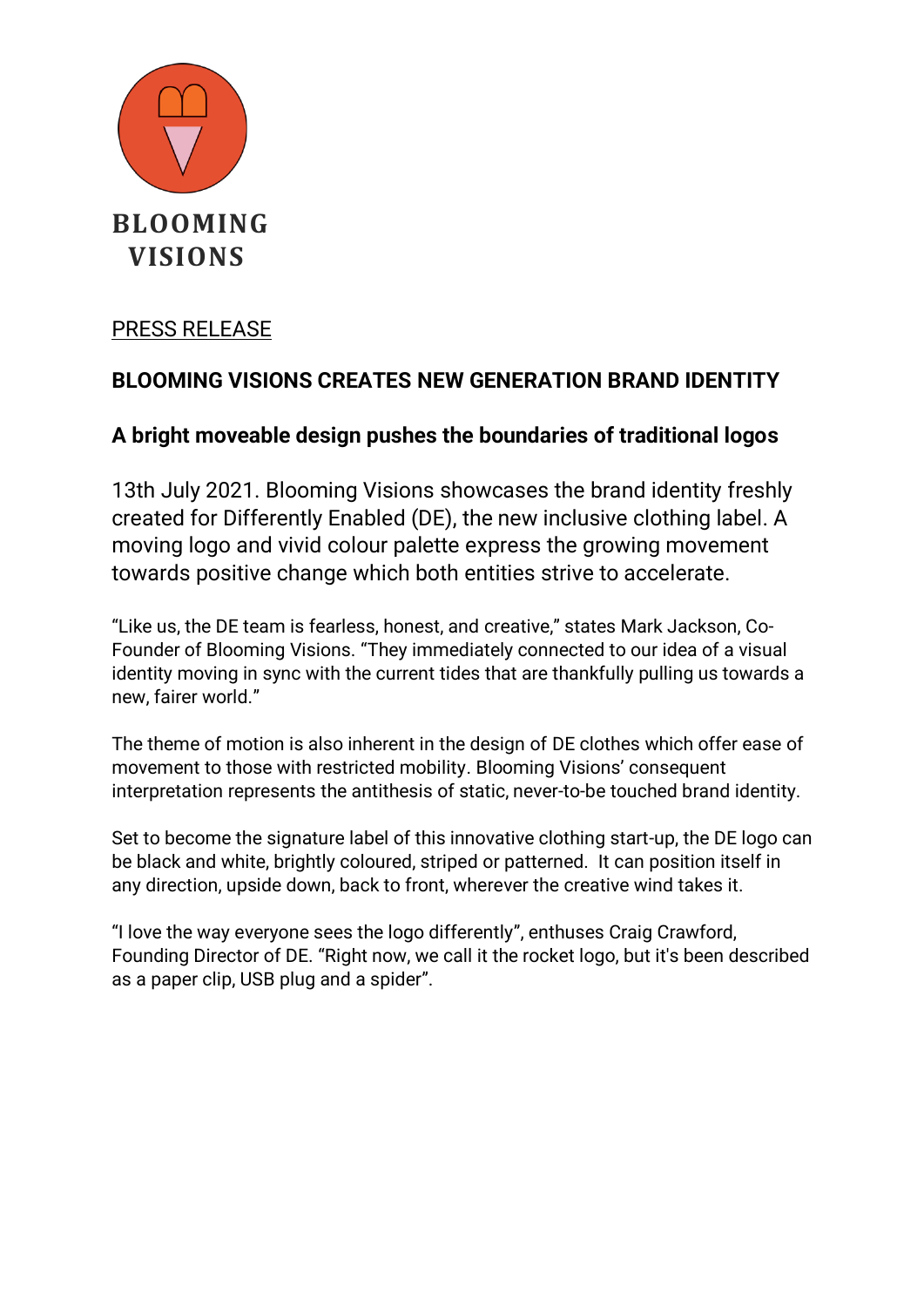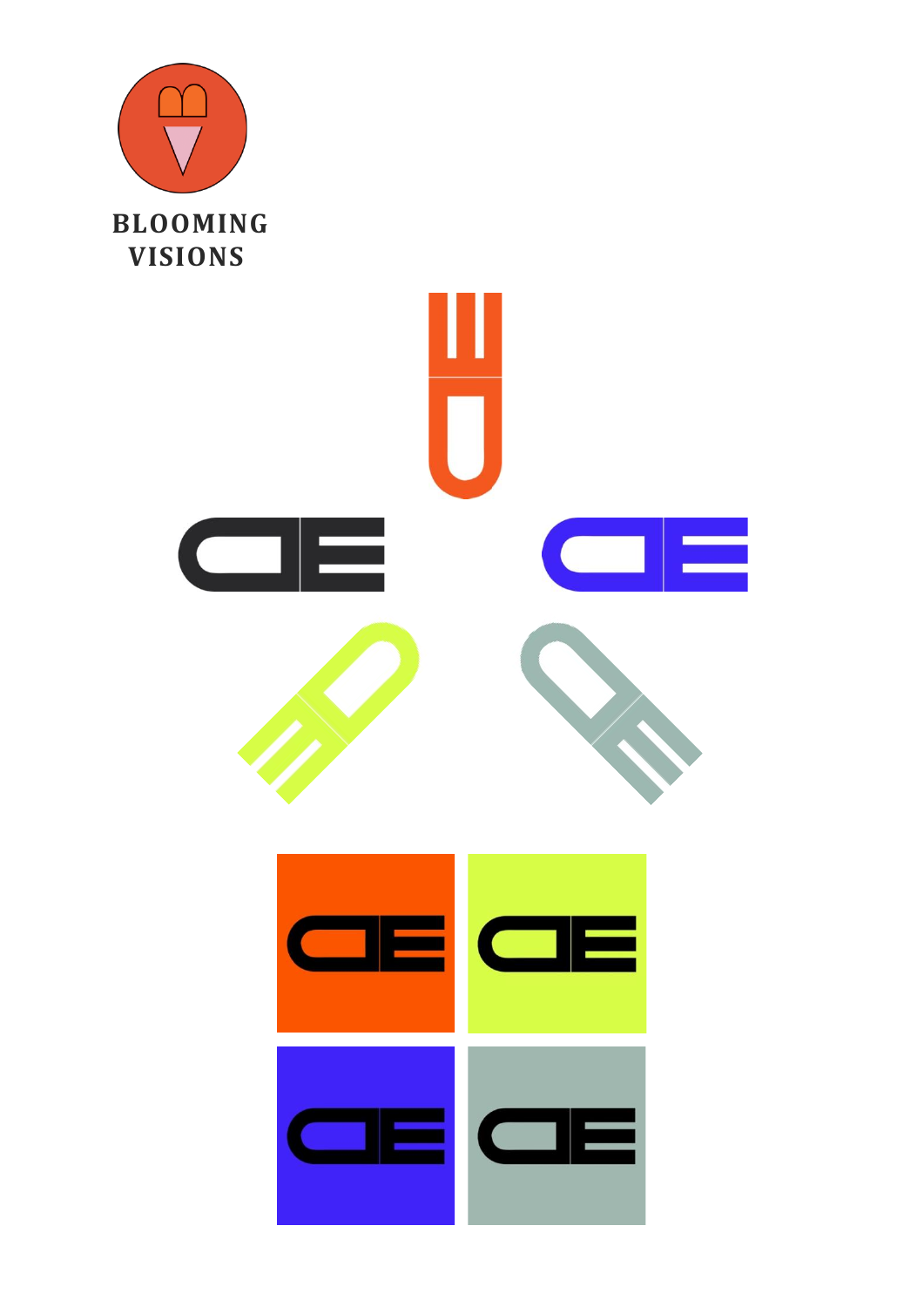

### **Think. Create. Impact.**

During its collaboration with DE, Blooming Visions implemented its simple and flexible Think. Create. Impact. product:

- Think. A survey pitched to DE brand champions providing valuable insights to take into the creative stage.
- Create. Logo design and creative impact on the brand's vision and mission.
- Impact. A creative tool kit ready to be rolled out.

The DE brand identity by Blooming Visions can be visualised on [www.differentlyenabled.com.](http://www.differentlyenabled.com/) Subject to change.

###